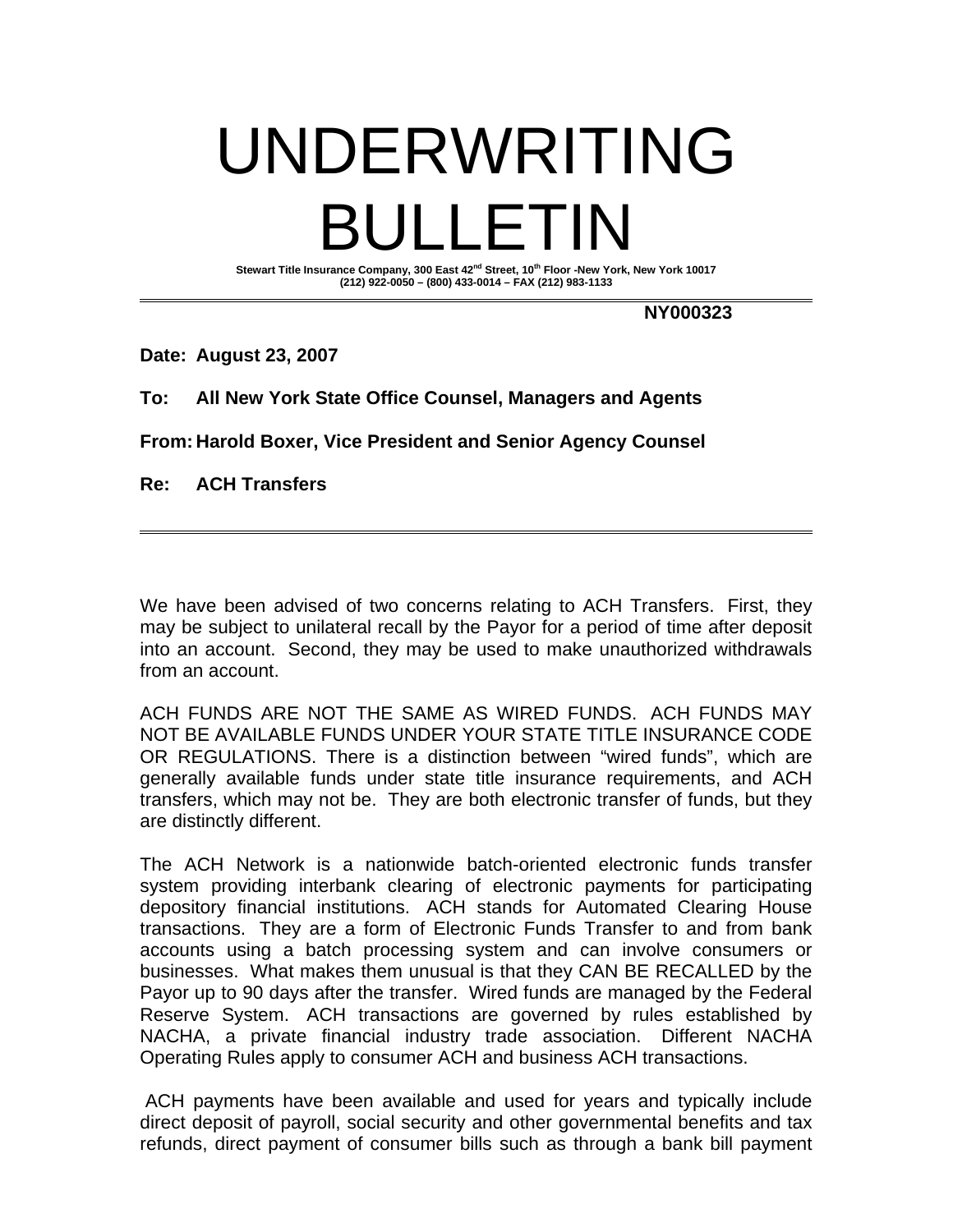service, business to business payments, e-checks and payment of federal, state and local tax payments.

 (1) With regard to use of ACH transfers to place funds into a title agent's escrow account, be aware that an ACH transfer can be unilaterally recalled by the originator of the transfer up to 90 days after the transfer. For a non-business bank customer, the recall can occur up to 60 days after receipt of the transferee's bank statement.

With this recall component of ACH transfers, they may not be "available funds" under your state title insurance laws or regulations and you may not be authorized to disburse funds provided by an ACH transfer.

We suggest you contact the bank or banks that hold your escrow accounts and discuss with them the way in which an ACH transfer is credited to your escrow account (versus a wire transfer). You, in discussion with your bank, could decide to "block" all incoming ACH transfers attempting to deposit funds into your company's escrow account or otherwise "flag" or alert you to incoming deposits made by ACH transfers. Usually these ACH transfers are referred to as ACH debits/credits transactions on your bank statement or on-line bank account activity screen.

(2) With regard to the unauthorized use of ACH transfers to take funds out of your escrow and operating accounts, all a person needs to attempt an ACH transfer out of your escrow or operating account is your account number and the bank routing number. This information may be obtained when the title company writes a check or authorizes a wire transfer. It may be possible for someone to call in or initiate Web based payments and purchases and provide the title company's account number and bank routing number to the unsuspecting creditor or business and unknown to you.

This is also a matter that you should discuss with your escrow account bank or banks. You might consider placing a block on all outgoing ACH transfers from your escrow account. You may be using ACH transfers to pay certain bills or payroll out of your operating account. Therefore, a total block of your operating account may not be appropriate. Other options are to authorize certain companies to take money by ACH transfer out of your operating account, or you may choose to review all ACH transfer withdrawals and decide whether to accept or reject them. If you don't timely accept, usually these ACH transfers are rejected. Another option is to limit the ACH activity to one account and review it daily.

(3) To avoid any possibility of a recall, title agents are advised to set up a special account to receive incoming wire transfers which should immediately upon receipt be further transferred into a secure account from which no third parties may make withdrawals.

If an unauthorized ACH withdrawal is made on one of your bank accounts, you must act quickly to notify your bank in order to get the unauthorized withdrawal